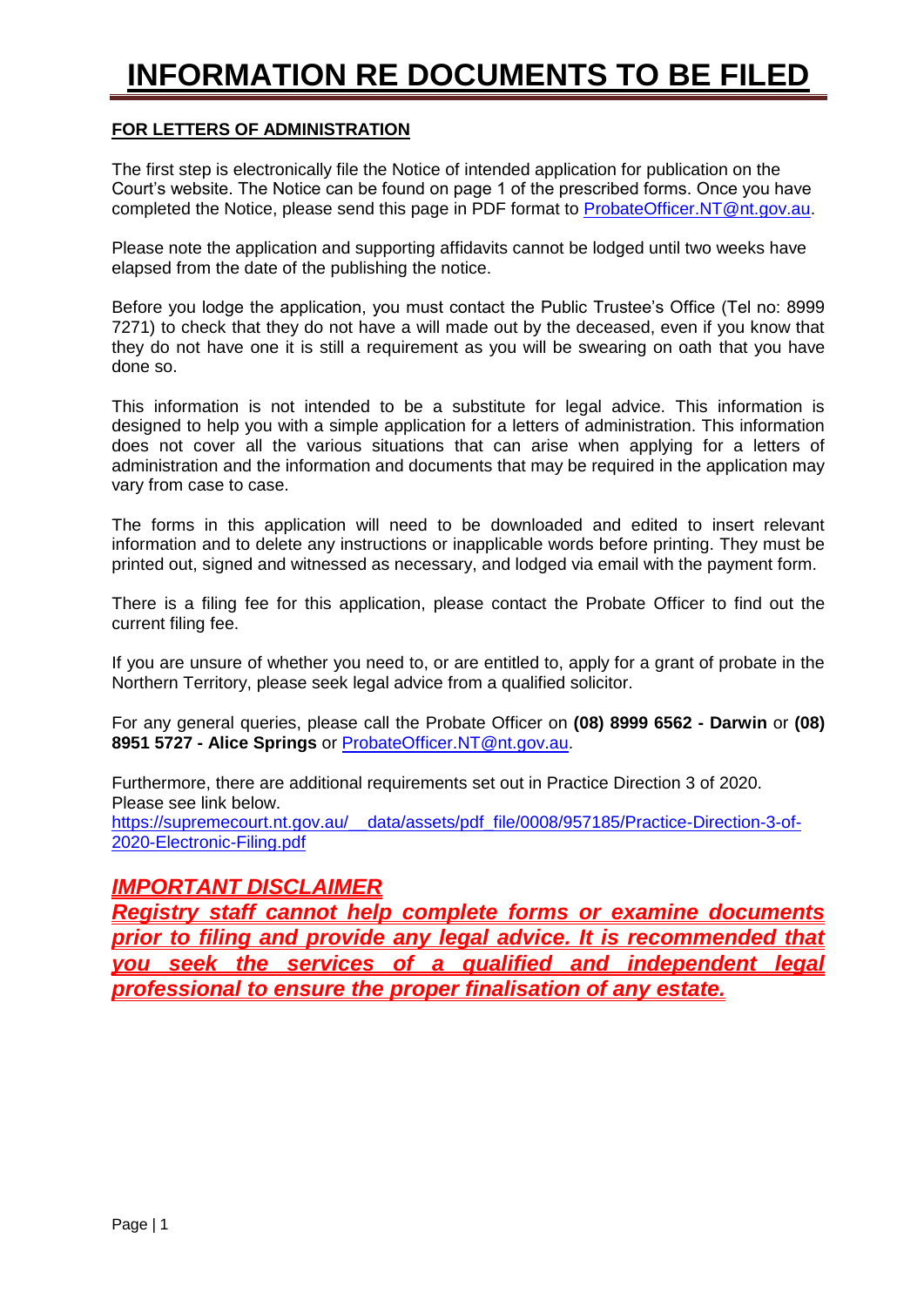# **INFORMATION RE DOCUMENTS TO BE FILED**

Please note the information below:

- Please ensure that retain the formatting of the prescribed form and print out the forms single sided on A4 paper.
- If the deceased died more than six months ago then an **Affidavit of Delay** will be required giving reasons for the delay.
- The back sheet is the page within the forms where the text appears to right side from the centre fold of the page. See page 3 of the forms.
- If the deceased was by known by a different name this must be referenced throughout application including the NT News advertisement. The "*also known as*" name can be found on the back page of the death certificate. Please listed as follows eg. "**JOHN SMITH** also known as **JOHNNY SMITH".**
- Affidavits are required to be signed in the presence of an authorised witness such as a Justice of the Peace or Commissioner for the Oaths.
- Please ensure that the Gross total value of assets is reflected in the Grant and Affidavit of Applicant.
- **Next of kin,** in relation to a deceased person, means those persons, other than a spouse or de facto partner of the deceased person, who would be entitled to take an interest in the estate of the deceased person if he or she had died intestate.